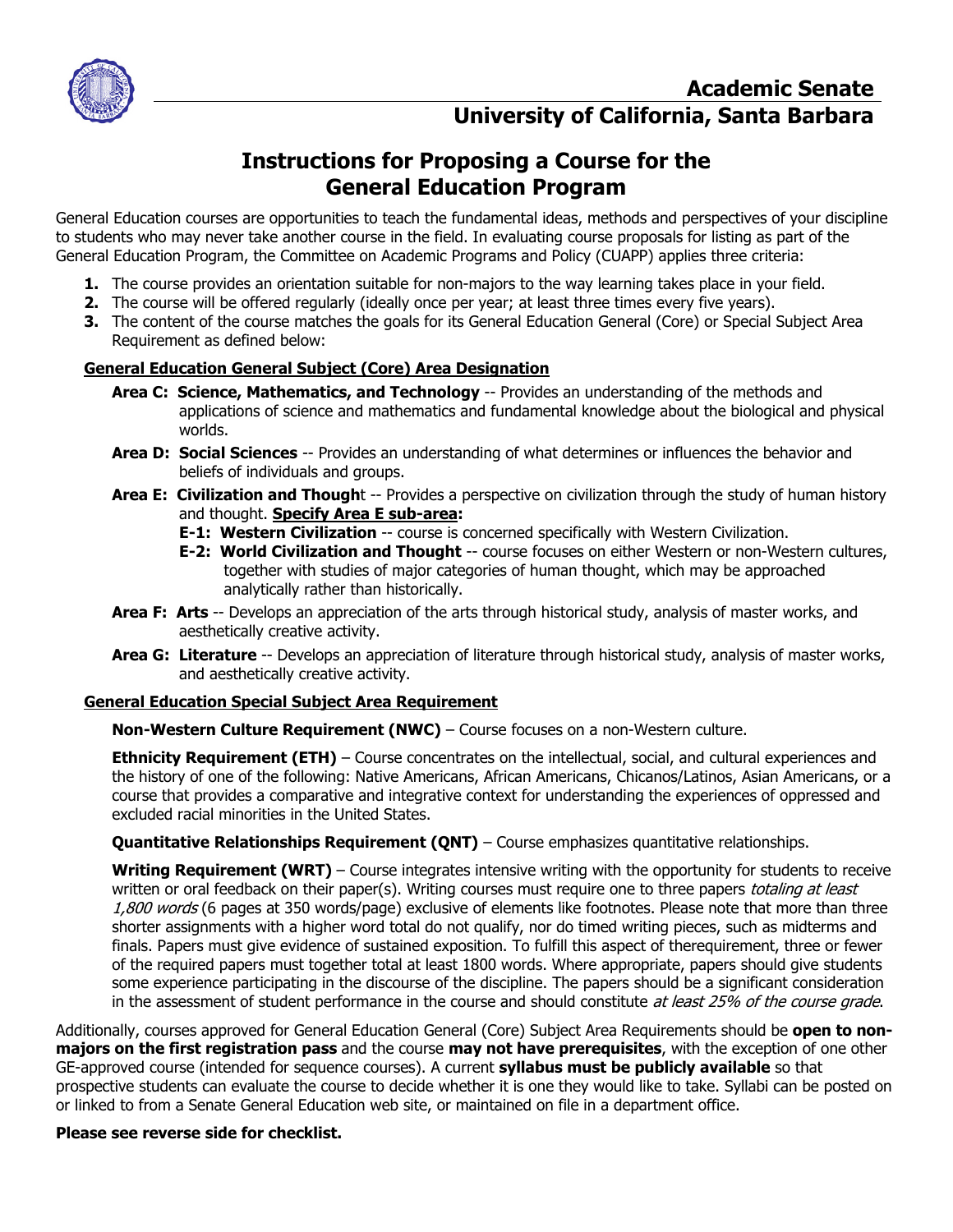## **Checklist for completing a General Education Program Course Proposal**

 $\Box$  Provide ALL of the requested Course Information. (Incomplete applications will be returned to the Department.)

 Include the **catalog description** and attach a **syllabus** for the course to your General Education Program Course Proposal. If a course is new and not yet included in the current catalog, attach a copy of the **Undergraduate Course Request** and a draft syllabus that includes the following information:

- Course name, number, and proposed Instructor;
- Required and recommended readings with author(s) or editor(s), and publication information;
- **E** Description of course requirements, including papers, homework, exams, and in-class reports, with due dates and weighting toward final grade;
- Schedule of lecture/seminar topics and discussions.
- If **writing requirement approval** is requested, explain in detail the writing assignments that will be used to fulfill the writing requirement, including the number of assignments, stylistic expectations, length of each assignment (i.e., the number of words or pages), approximate due dates for each assignment, an explanation of how students will receive feedback on their writing, and the proportion of the course grade accounted for by each assignment.

 $\Box$  Explain how the syllabus for this course will be made publicly available to prospective students at the time of registration. If you would like to post it on the Senate's General Education web site, please let us know. General Education course syllabi may also be kept on file in a department office.

 $\Box$  Provide faculty and department staff member contact information.

 $\Box$  Indicate the requested action(s) on page 2. Be sure to include the requested effective date. As a rule, retroactive approvals will not be granted. If retroactive approval is requested, the instructor or department must provide a explicit written justification for the request. Requests to remove GE General Subject Area Designation or Special Subject Area requirements will not be approved for a given quarter once the quarterly Schedule of Classes for that quarter has gone to press.

 $\Box$  Have the Department Chair review and approve the General Education Program Course Proposal form and submit one copy of your signed original to: Academic Senate Office, attn: CUAPP, Girvetz 1223, mail code 3050.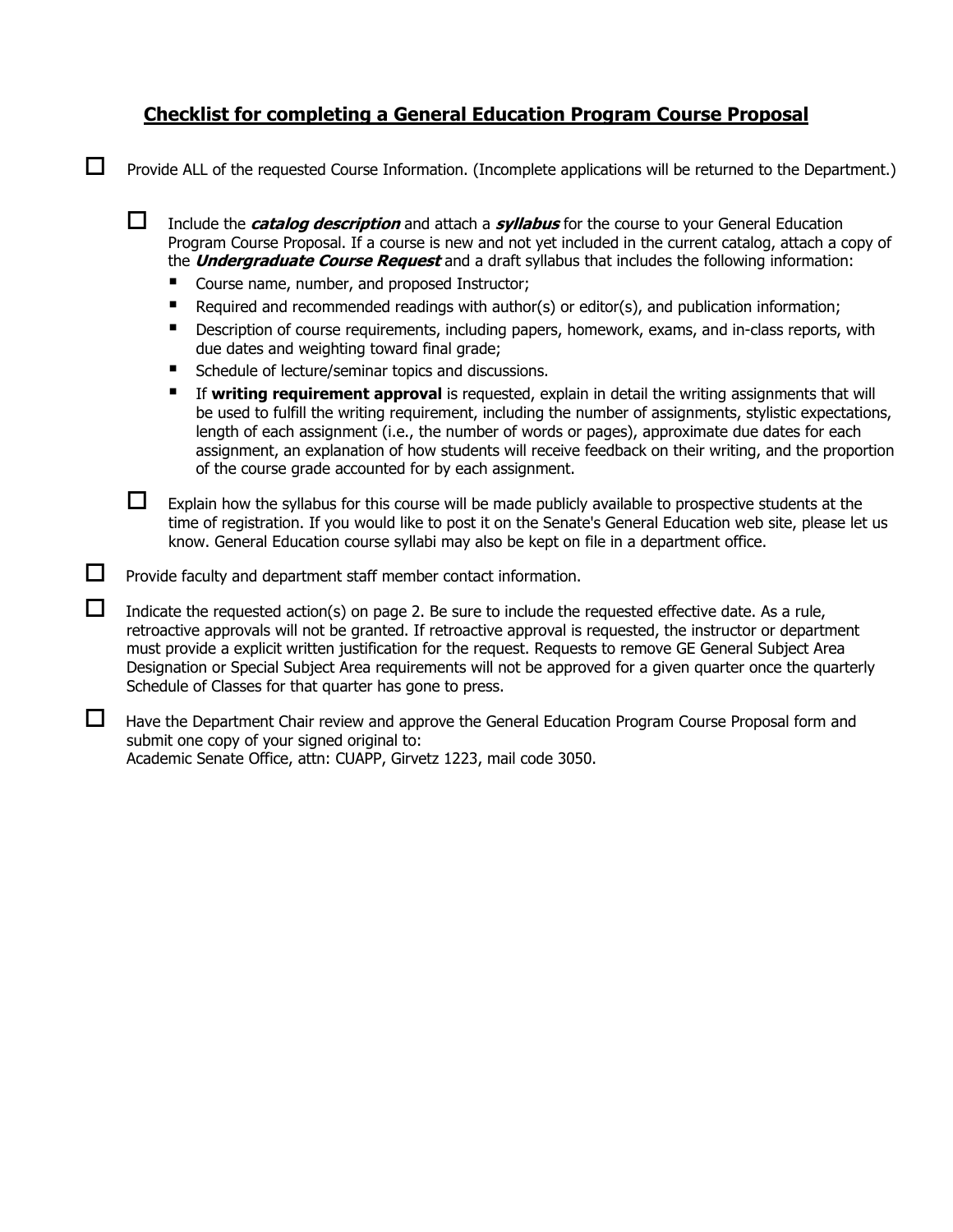

**University of California, Santa Barbara**

# **General Education Course Proposal**

## **Course Information**

Please provide ALL of the requested information about the proposed General Education course.

|                                                                                                                            | Cross-listed as: <u>________________________</u> |        |  |  |  |
|----------------------------------------------------------------------------------------------------------------------------|--------------------------------------------------|--------|--|--|--|
| <b>Course title:</b>                                                                                                       |                                                  | Units: |  |  |  |
| <b>Catalog description:</b>                                                                                                |                                                  |        |  |  |  |
|                                                                                                                            |                                                  |        |  |  |  |
|                                                                                                                            |                                                  |        |  |  |  |
|                                                                                                                            |                                                  |        |  |  |  |
| Quarters during which course will be taught over the next 4 years (summer sessions may be included; see instructions, #2): |                                                  |        |  |  |  |
| Qtr/year: _________________Qtr/year: ________________Qtr/year: __________________Qtr/year: ___________________             |                                                  |        |  |  |  |
| Please list the instructor(s) who may or will teach this course:                                                           |                                                  |        |  |  |  |
|                                                                                                                            |                                                  |        |  |  |  |
|                                                                                                                            |                                                  |        |  |  |  |
| Master course approval status (please check one):                                                                          |                                                  |        |  |  |  |
|                                                                                                                            |                                                  |        |  |  |  |
| $\Box$ Existing course – Last taught: _________________(qtr/year) _____________(qtr/year) ______________(qtr/year)         |                                                  |        |  |  |  |
| Copy of <b><i>course syllabus</i></b> attached: $\Box$ Yes $\Box$ No                                                       |                                                  |        |  |  |  |
| How will the syllabus for this course be made publicly available? (see instructions)                                       |                                                  |        |  |  |  |
| URL of website: $\frac{http://$                                                                                            |                                                  |        |  |  |  |
|                                                                                                                            |                                                  |        |  |  |  |
| Other:                                                                                                                     |                                                  |        |  |  |  |

## **Departmental Contact and Approval**

Please indicate the faculty and department staff members to contact in case more information is required to evaluate this General Education course proposal. The department chair must also review and endorse the request.

| Chair's signature                                                                                                                               | date   |                                          |
|-------------------------------------------------------------------------------------------------------------------------------------------------|--------|------------------------------------------|
| Chair:                                                                                                                                          | Email: | Phone:                                   |
| <b>Faculty Contact:</b><br><u> 1980 - Jan Samuel Barbara, politik eta politik eta politik eta politik eta politik eta politik eta politik e</u> | Email: | Phone:<br>and the company of the company |
| <b>Staff Contact:</b><br><u> 1980 - John Stein, Amerikaansk politiker (</u>                                                                     | Email: | Phone:                                   |

Please send the original, signed Course Proposal form to the Academic Senate, attn: CUAPP, Girvetz 1223, mail code 3050.

| 4 <sup>th</sup> Year Review<br>Instructor title | Taught (Qtr/Yr) Syllabus avail? Enrollment majors ESCI I ESCI II |  | $%$ non- |  |
|-------------------------------------------------|------------------------------------------------------------------|--|----------|--|
|                                                 |                                                                  |  |          |  |
|                                                 |                                                                  |  |          |  |
|                                                 |                                                                  |  |          |  |
|                                                 |                                                                  |  |          |  |
|                                                 |                                                                  |  |          |  |